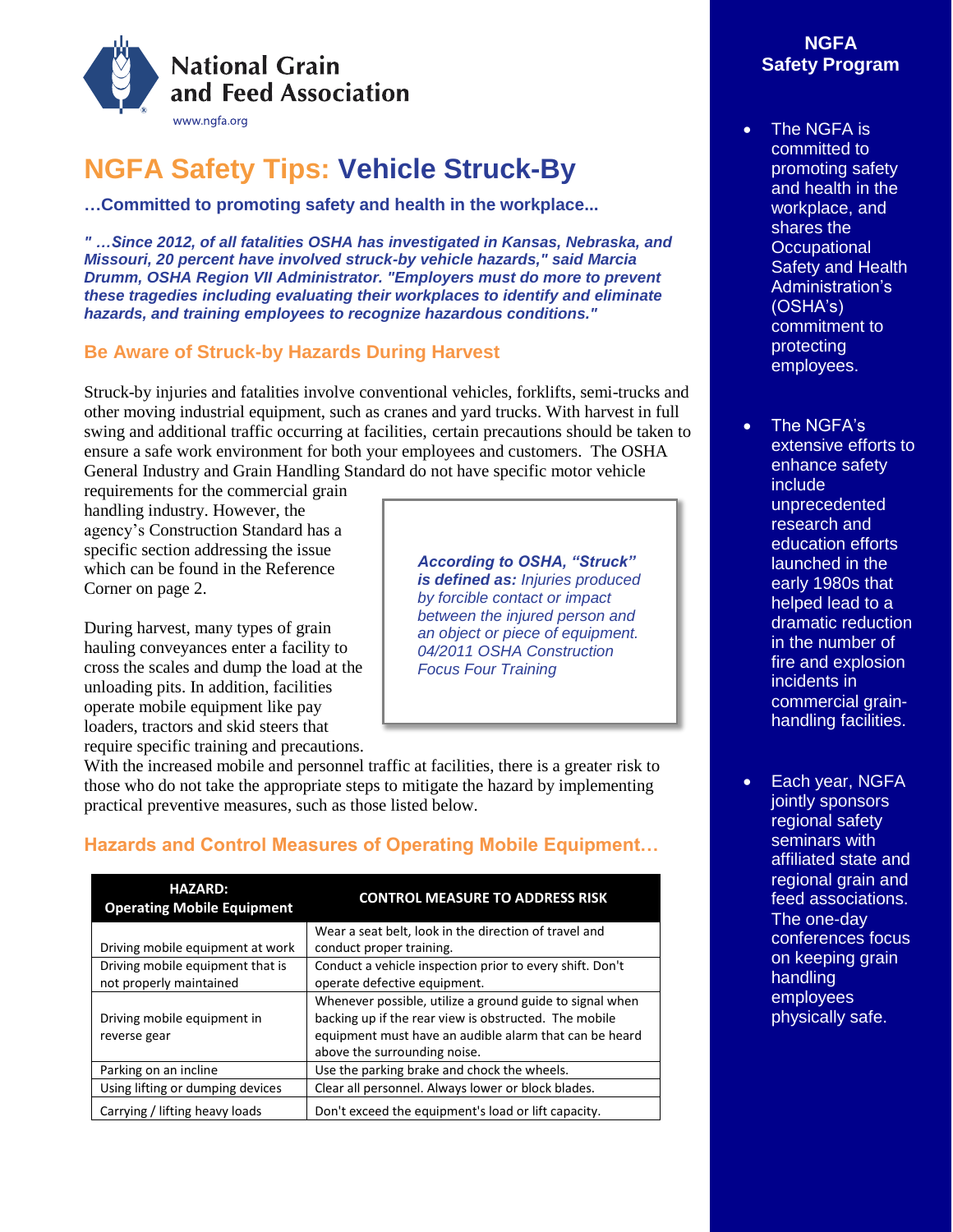

# **Hazards and Control Measures for Pedestrian Traffic…**

| <b>HAZARD:</b><br><b>Working around mobile</b><br>equipment. | <b>CONTROL MEASURE TO ADDRESS RISK: *Consider</b><br>the use of Hi-Visibility clothing for all employees<br>who work outside around mobile equipment.                                 |
|--------------------------------------------------------------|---------------------------------------------------------------------------------------------------------------------------------------------------------------------------------------|
| Walking throughout the facility                              | Stay in designated walking areas. Wear Hi-Visibility<br>clothing and PPE.                                                                                                             |
| Walking around stationary<br>vehicles                        | Always have an escape route. Make eye contact with the<br>vehicle operator. Maintain a safe distance in front and to<br>the rear of the vehicle. Hi-Vis clothing and reflective PPE.  |
| Ground guiding for an equipment<br>operator                  | Never walk backwards. Maintain a visual of the operator's<br>mirrors or direct site. Establish that if the operator can't<br>see you, they immediately stop. Hi-Vis clothing and PPE. |
| Stationary work on foot                                      | Stay in designated work area. Consider barricading,<br>appropriate signage, and floor markings. Hi-Vis clothing.                                                                      |
| Door or walk way exits into<br>driveways                     | Mark swing radius of doors. Post signage with warning.<br>Barricade walk ways into safe direction of travel.                                                                          |
| Mounting and dismounting of<br>mobile equipment              | Never step onto or off of moving equipment. Always use<br>three points of contact with the equipment and/or<br>surface.                                                               |

Ensuring that walkways are appropriately marked and that correct signage is posted can increase employees' awareness that a hazard may be present in the area. It also communicates to machine operators that people are on foot in the area, and that they should adhere to the posted speed signage and stay within their operational space.









\**foot traffic and vehicle lines \*designated walkways and working area*



## **NGFA Reference Corner**

OSHA Construction Focus Four: Struck By Hazards

#### [CLICK HERE](https://www.osha.gov/dte/outreach/construction/focus_four/struckby/struckby_ig.pdf)

OSHA 'Struck-By' Hazards Trainer Guide

#### [CLICK HERE](https://www.osha.gov/dte/grant_materials/fy07/sh-16586-07/2_struckby_hazards_trainer_guide.pdf)

OSHA 29 CFR 1926 Signs, Signals, Barricading: Subpart G Motor Vehicles, Mechanized Equipment: Subpart O

#### [CLICK HERE](https://www.osha.gov/pls/oshaweb/owasrch.search_form?p_doc_type=STANDARDS&p_toc_level=1&p_keyvalue=Construction)

OSHA Hazard Identification Training Tool

[CLICK HERE](https://www.osha.gov/hazfinder/index.html)

## **NGFA Upcoming Events**



To **REGISTER** for the 2016 Country Elevator Conference and Trade Show **[CLICK HERE](http://events.constantcontact.com/register/event?llr=fdr65vnab&oeidk=a07ed1863ol398793d6)**

To **MAKE A HOTEL RESERVATION**, **[CLICK](https://resweb.passkey.com/Resweb.do?mode=welcome_ei_new&eventID=14559978)  [HERE](https://resweb.passkey.com/Resweb.do?mode=welcome_ei_new&eventID=14559978)**

To view a detailed **CONFERENCE AGENDA, [CLICK HERE](https://www.ngfa.org/wp-content/uploads/2016-CEC-Program-web-8-25.pdf)**

To view the **TRADE SHOW APPLICATION, TERMS & CONDITIONS**[, CLICK](https://www.ngfa.org/country-elevator-conference/2016-cec-trade-show-prospectus-and-application/)  **[HERE](https://www.ngfa.org/country-elevator-conference/2016-cec-trade-show-prospectus-and-application/)** 

To view the **SPONSORSHIP PROSPECTUS**, **[CLICK](https://www.ngfa.org/wp-content/uploads/2016-CEC-sponsorships.pdf)  [HERE](https://www.ngfa.org/wp-content/uploads/2016-CEC-sponsorships.pdf)**